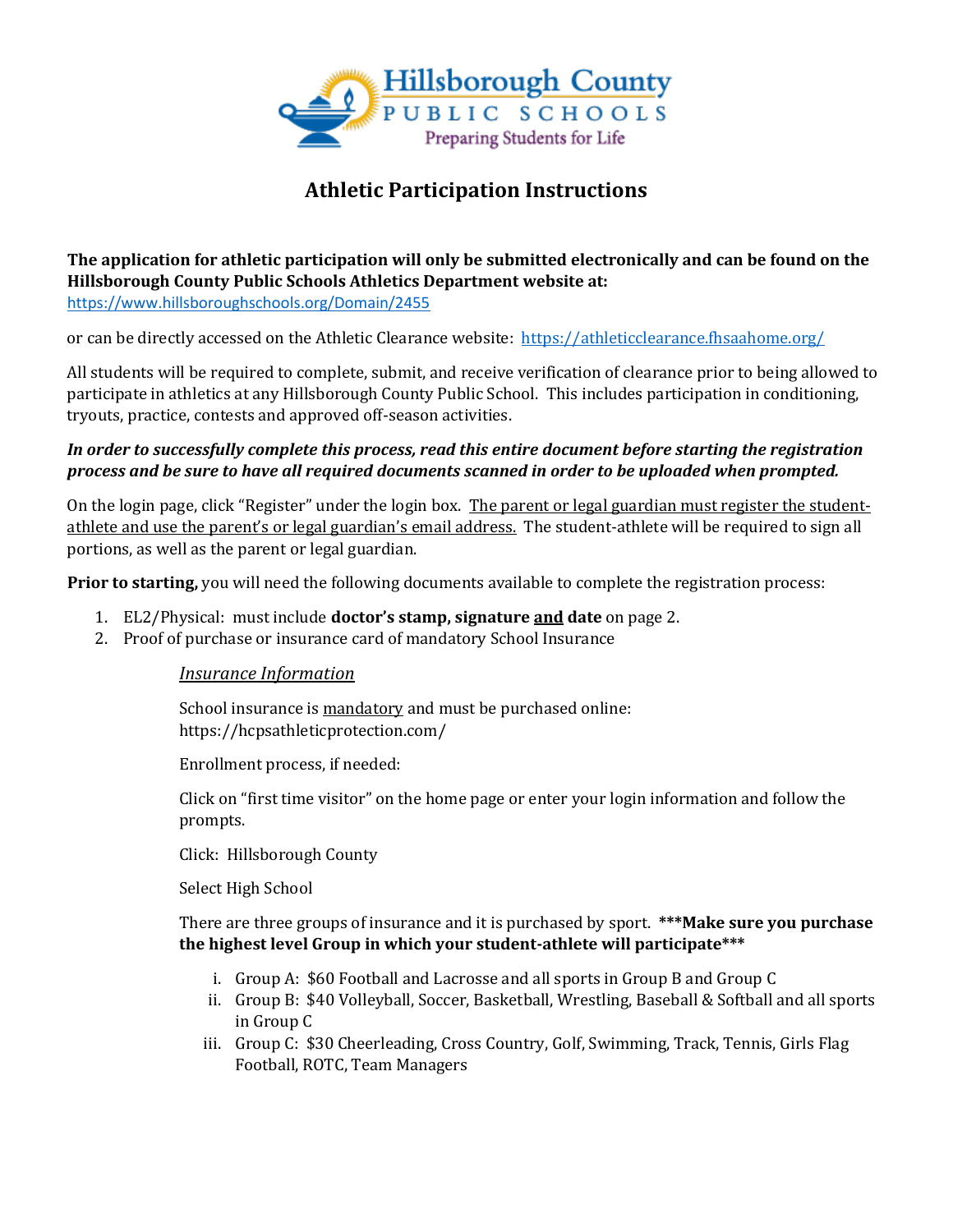- 3. Birth Certificate (all students must upload)
- 4. Proof of Residence (examples: current electric/water/gas bill within the **last 30 days**, current lease (to include all pages of lease), mortgage statement within the **last 30 days**, tax record showing homestead exemption). Scan proof as ONE document.
- 5. Government issued photo identification of parent or legal guardian completing the registration (this is in addition to the current proof of residence). Government issued photo identification must include address on identification.
- 6. Certificates for the three required FHSAA videos (in student's name) from nfhslearn.com. Scan document separately because each will be able to be uploaded individually. (Instructions for viewing the videos is attached.) Videos must be completed after May 15 of the current year to be accepted for the following school year.

# **Registering Your Student-Athlete**

Follow these steps to register once on the Athletic Clearance website:<https://athleticclearance.fhsaahome.org/>

*Drop down menu for year:*

Select 2022-2023

*Drop down menu for school:*

Select school

*Drop down menu for sport:*

Click the first sport the student is interested in participating. **Then add addititional sport(s) by selecting Add New Sport for each.**

**Click "Next"**

### **Step 1: Student Information**

Complete/Update all fields of information.

### **\*\*Student cell phone number can be entered as (000) 000-0000\*\***

### *Enrollment History*

Click one:

- My student has never attended a different high school. *Students that have attended the same high school since entering 9th grade and have never transferred to or from another high school.*
- $\bullet$  Student is entering 9<sup>th</sup> grade for the 2022-23 school year
- Student is elementary or middle school: DO NOT USE
- Student is transferring from another school: *This applies to students that started 9th grade at one high school and have transferred to this school at some point while in high school. If this applies to you, enter the name of the high school with city and state, student previously attended.*

**Click "Save and Continue"**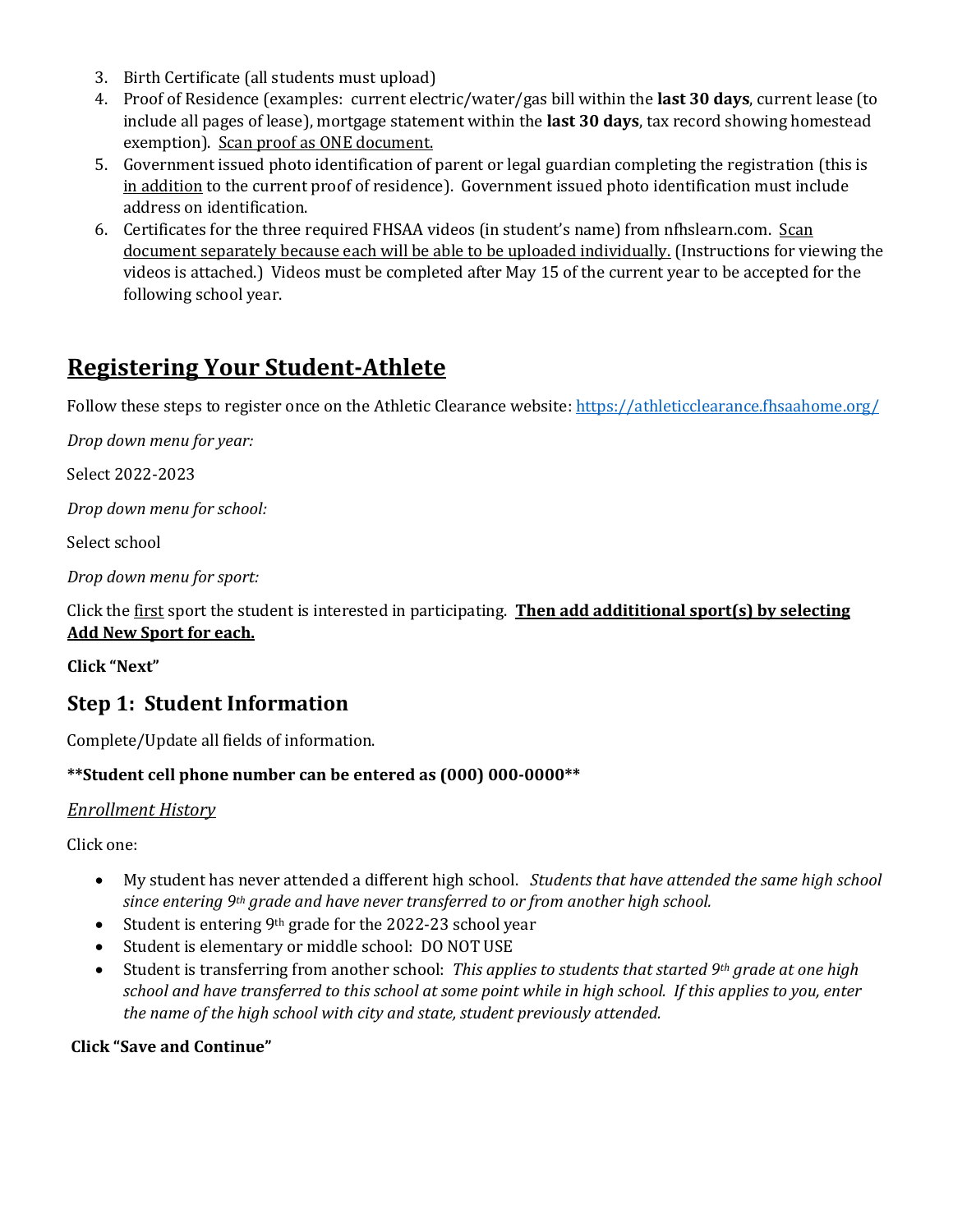# **Step 2: Parent/Legal Guardian Information**

Fill in the boxes and make sure all information is complete and accurate.

### *NCSA College Recruiting Advertisement*

Please do not feel obligated to click yes. If you select yes, you will be contacted by an agency sales representative. Your coach and/or school support staff at your school will be able to assist with the college recruiting process.

### **Step 3: Medical History**

Complete the questionnaire. This will create the student-athlete's medical release card.

**Click "Save and Continue"**

### **Step 4: Program**

Select the Insurance Group purchased based on the amount paid and the sport of participation. For multiple sport athletes, select the group of the sport with the highest amount paid.

### **Click "Save and Continue"**

### **Step 5: Signatures**

Read each statement and type first and last name for student and/or parent/legal guardian in the signature box. Be sure to use exact name used in the Student Information and Parent/Guardian Information steps.

### **Click "Save and Continue"**

**Step 6, Files/Uploads Section** Documents are to be scanned and uploaded per required section.

### **\*\*\*Please note that required documents with multiple pages can be uploaded as individual pages aseither PDF or JPEG.\*\*\***

### **A. EL2 – Preparticipation Physical**

You can download the approved sports physical from this section and upload after being completed by the appropriate personnel. **Physical must be stamped, signed and dated by the appropriate medical personnel to be valid.** 

Upload to the box that says: Upload EL2/Physical

### **B. Birth Certificate**

**\*\***All student-athletes must submit a birth certificate\*\*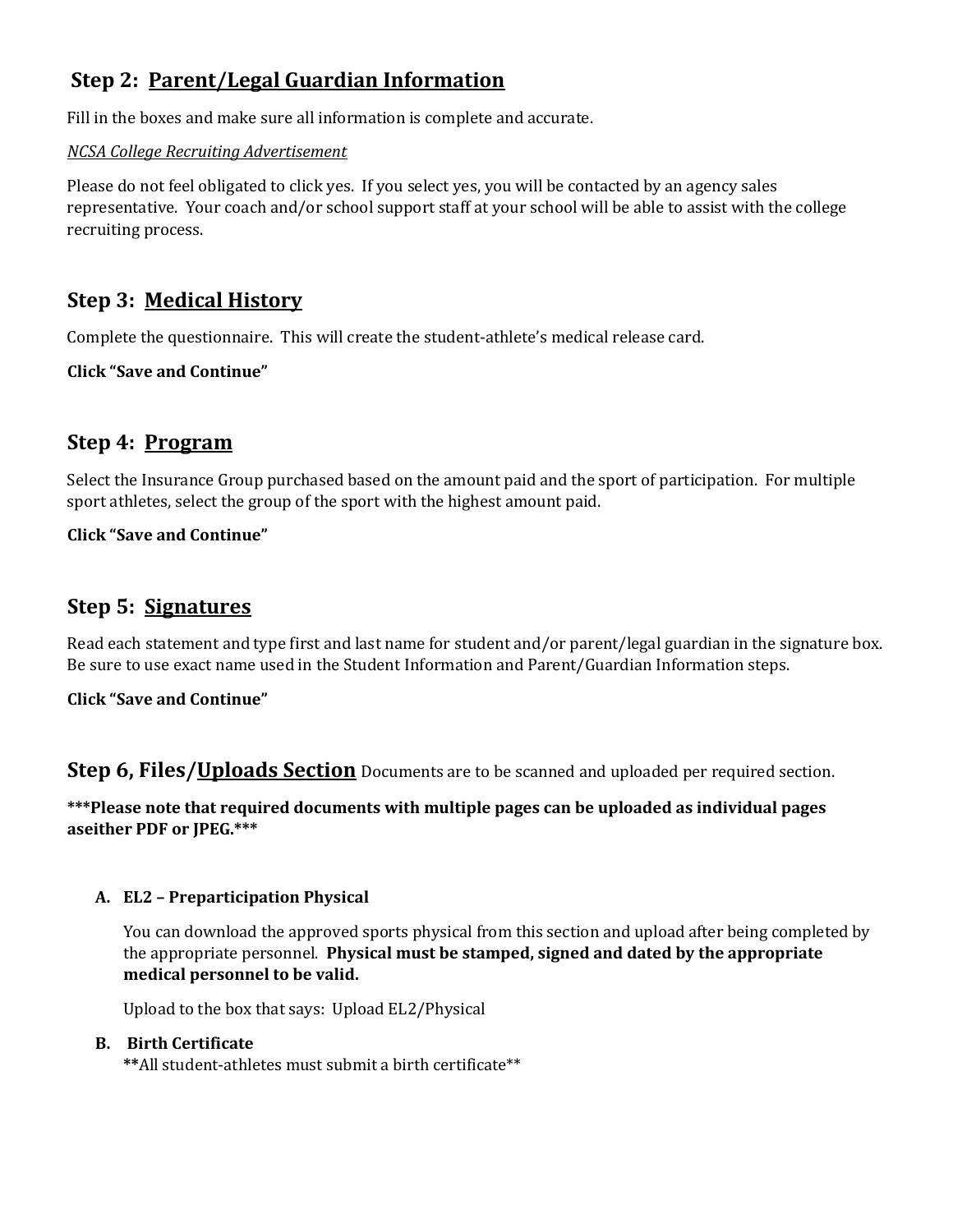### **C. Proofs of Residence**

Upload the Proof of Residence (examples: current electric/water/gas bill within the last 30 days, full, current lease (all pages), mortgage statement within the last 30 days, tax record showing homestead exemption).

### **D. FHSAA Required Course Video Certificates**

Upload the required certifications individually as either PDF or JPEG. Certificates must be in student's name and dated after May 15, 2022.

Required videos:

- 1. Concussion in Sports
- 2. Sudden Cardiac Arrest
- 3. Heat Illness Prevention

All courses are free and completed online by the student-athlete a[t www.nfhslearn.com](http://www.nfhslearn.com/)

### **E. Proof of Insurance**

Upload mandatory school insurance card that can be printed after enrolling student-athlete at: <https://hcpsathleticprotection.com/>

### **F. Government Issued Photo ID**

Upload Government issued photo ID of parent or legal guardian completing the registration. Address on photo ID must match address of the required proof of residence. Government issued photo ID is **not** considered the required proof of residence.

### **G. School Specific Forms**

Schools may require additional information for eligibility. If so, complete this section. Upload completed form(s) where it shows "Additional Documents". The student's school will communicate/provide this information.

**Click "Save and Continue"**

# **Once the Assistant Principal for Administration (APA) has reviewed your application, you will receive an email stating you are approved to participate or denied\* to participate in athletics.**

**\*If you are denied participation, you will need to correct the outstanding items indicated and may email the APA asking for your application to be reviewed again.**

**Once you've received an email stating that the student-athlete is cleared for participation. Prior to receiving a clearance email, the student-athlete may not begin participation. Providing the clearance email to your coach can assist with the student-athlete being allowed to begin participating.**